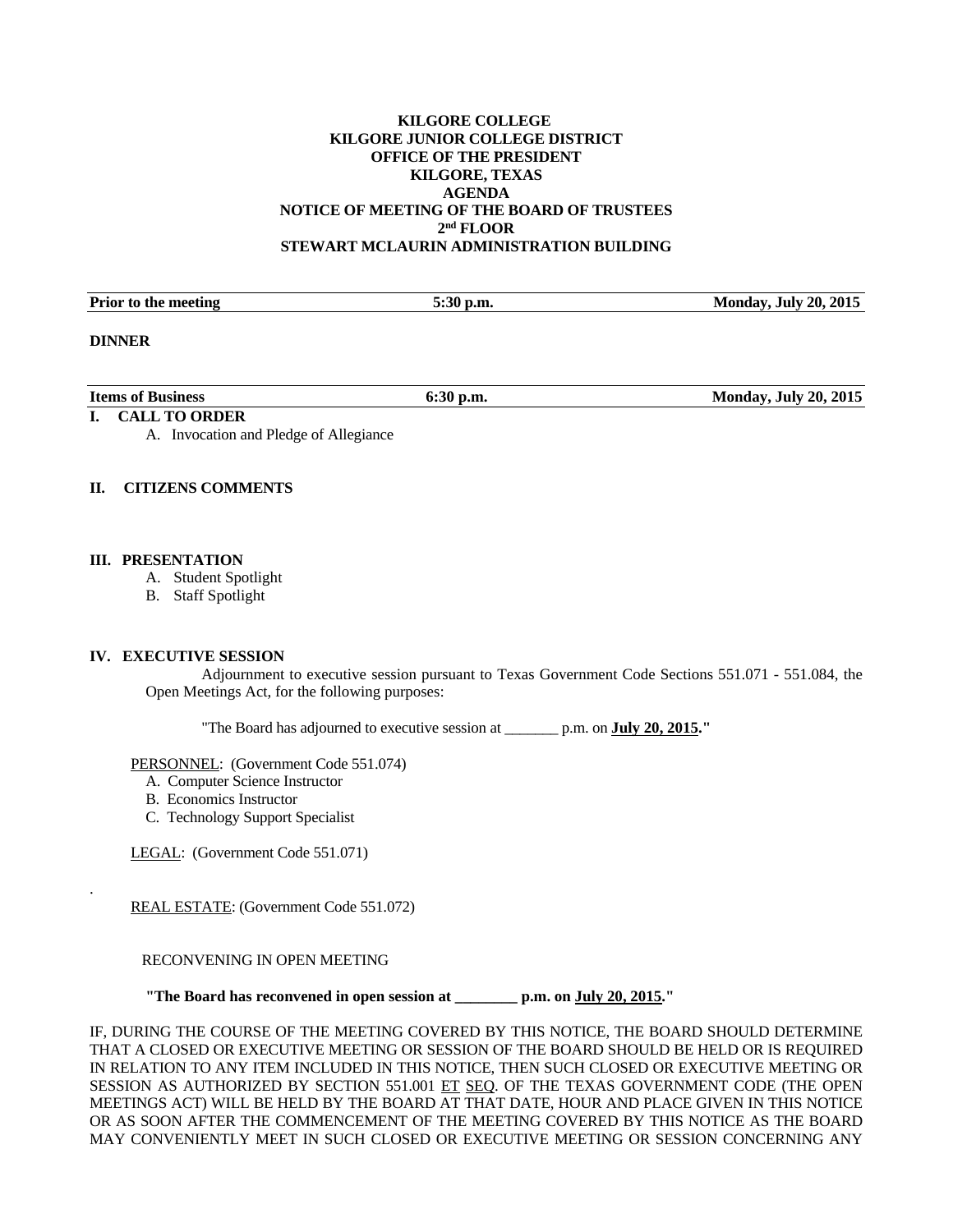AND ALL SUBJECTS AND FOR ANY AND ALL PURPOSES PERMITTED BY SECTIONS 551.071-551.084, INCLUSIVE, OF THE OPEN MEETINGS ACT.

Should any final action, final decision, or final vote be required in the opinion of the Board with regard to any matter considered in such closed or executive meeting or session, then such final action, final decision, or final vote shall be at either:

- a. the open meeting covered by this notice upon the reconvening of this public meeting, or
- b. at a subsequent public meeting of the Board upon notice thereof, as the Board shall determine.

# **V. ACTION ITEMS**

- A. To consider approving a provider for facilities management services and to authorize the administration to negotiate a final contract - *Exhibit #1*
- B. To consider approving a guaranteed maximum price for the library project
- C. To consider approving a guaranteed maximum price for the mall renovation project
- D. To consider a resolution honoring Senator Kevin Eltife for his service to Senatorial District 1 *Exhibit #2*

# **VI. CONSENT AGENDA**

- A. To consider approving the minutes of the June 8, 2015 regular board meeting
- B. To consider approval of personnel items submitted as follows:

# **1. Recommendation to accept employee resignations as follows:**

- A. General Merchandise Buyer, effective May 8, 2015 after one year and six months of service
- B. Painter, effective July 1, 2015 after six years and nine months of service

#### **2. Recommendation to accept employee retirement as follows:**

- A. AEL Teacher, effective December 31, 2015 after ten years and eight months of service
- B. Heating & Air Conditioning Technician, effective August 31, 2015 after twenty-seven years of service
- C. Safety & Logistics Specialist, effective August 31, 2015 after twenty-four years of service
- D. President, effective January 31, 2016 after forty years and five months of service

#### **3. Recommendation for non-renewal of employment contract as follows:**

- A. ESOL Instructor, effective August 31, 2015 after two years of service
- B. Automotive Technology Instructor, effective August 31, 2015 after six years of service
- C. Nutrition Instructor, effective August 31, 2015 after seventeen years of service
- D. Computer Science Instructor, effective August 31, 2015 after twenty-two years of service
- E. Chemistry Instructor, effective August 31, 2015 after one year and nine months of service
- F. Economics Instructor, effective August 31, 2015 after seventeen years of service

#### **4. Recommendation to terminate employment as follows:**

- A. Professional Support Assistant Institutional Advancement, effective June 29, 2015 after four months of service
- B. Support Specialist Technology, effective August31, 2015 after seven years and seven months of service
- C. Visitor Center Manager, effective August 31, 2015 after fifteen years and nine months of service
- D. Director of Career Service & Service Learning, effective August 31, 2015 after fourteen years and two months of service
- E. Support Specialist Career Services & Service Learning, effective August 31, 2015 after six months of service
- F. Professional Support Assistant Financial Aid, effective August 31, 2015 after three years and three months of service
- G. Support Specialist Fine Arts, effective August 31, 2015 after seven years and five months of service